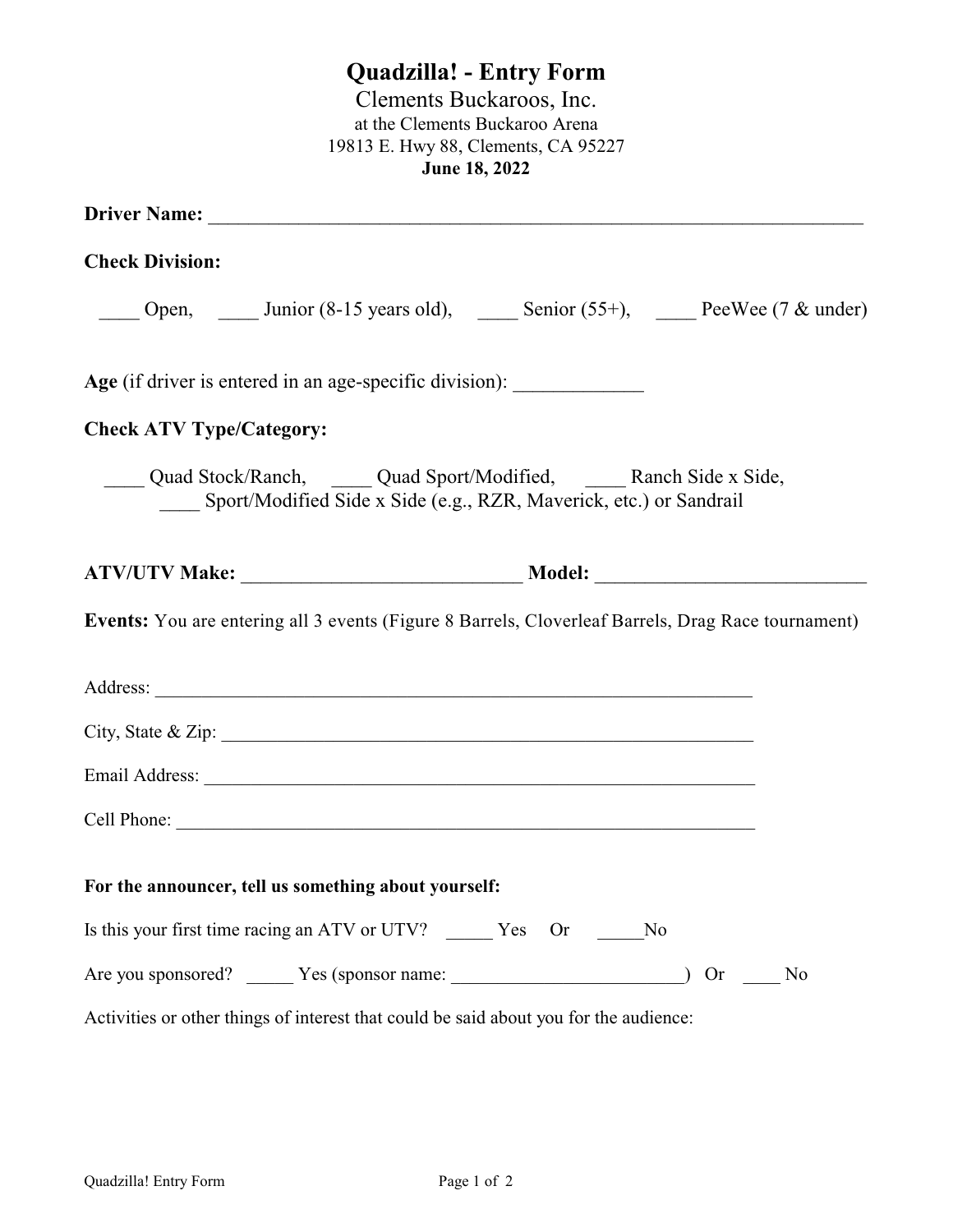\$50 Pre-entry payment (includes all 3 Events) must be completed on-line at

[www.ClementsBuckaroos.com](http://www.ClementsBuckaroos.com.)

#### **Pre-Entries Close Thursday, June 16, 2022.**

\$25 Penalty ( $$50 + $25$  late fee = \$75 total) for late or "day of" entries.

Completed Entry Form and Waiver may be emailed to [ClementsBuckaroos@Outlook.com](mailto:ClementsBuckaroos@Outlook.com) You can scan them or take pictures and email it to us, walk it in, submit it at event check-in, or complete a blank form at the event during check-in.

You will be notified after the completed entry form, waiver and payment has been received. Questions? Email ClementsBuckaroos@Outlook.com.

> See our website for more information at: ClementsBuckaroos.com or Facebook "Clements Buckaroos Rodeo Grounds".

RELEASE OF LIABILITY: Clements Buckaroos, Inc. organization will not be responsible for any accident that may occur to be caused by any ATV/UTV competing or present at this show or for any article of any kind or nature that may be lost or destroyed or in any way damaged. Each participant will be responsible for any injury that may be occasioned to any person or vehicle or animal or damage to any property while on the grounds by any vehicle or animal owned, or in his custody, control and shall indemnify and hold harmless the Clements Buckaroos, its officials and directors individually and collectively and any co-sponsoring organization, if any, from and against all charges and expenses of every kind and nature whatsoever arising out of which may be incurred by reason of any accident, injury or damage to person or property caused by the ownership, competition or custody or control of any vehicle or animal competition. In signing this release, please bear in mind that ATV/UTV racing is a contest of speed, that there is a certain element of danger involved, and that you will be riding at your own risk. The Clements Buckaroos, Inc. organization will take specific measures to reduce the prospect of coronavirus, and as such you agree to hold harmless the Clements Buckaroos, Inc. organization with regards to coronavirus. It is incumbent upon all participants to also practice their own coronavirus safety measures.

#### I CERTIFY THAT I HAVE READ AND AGREE TO ALL OF THE ABOVE.

\_\_\_\_\_\_\_\_\_\_\_\_\_\_\_\_\_\_\_\_\_\_\_\_\_\_\_\_\_\_\_\_\_\_\_\_\_\_\_\_\_\_\_\_\_ \_\_\_\_\_\_\_\_\_\_\_\_\_\_\_\_\_\_\_\_\_

Signature (Parent or Guardian if under the age of 18) Date

If under the age of 18:

Parent or Guardian's Name (PRINT): \_\_\_\_\_\_\_\_\_\_\_\_\_\_\_\_\_\_\_\_\_\_\_\_\_\_\_\_\_\_\_\_\_\_\_\_\_\_\_\_\_\_\_\_\_\_\_

Parent or Guardian's Cell Phone:

For Office Use:

| Waiver Signed | Paid Amt. | Proc. By: |
|---------------|-----------|-----------|
|---------------|-----------|-----------|

Quadzilla! Entry Form Page 2 of 2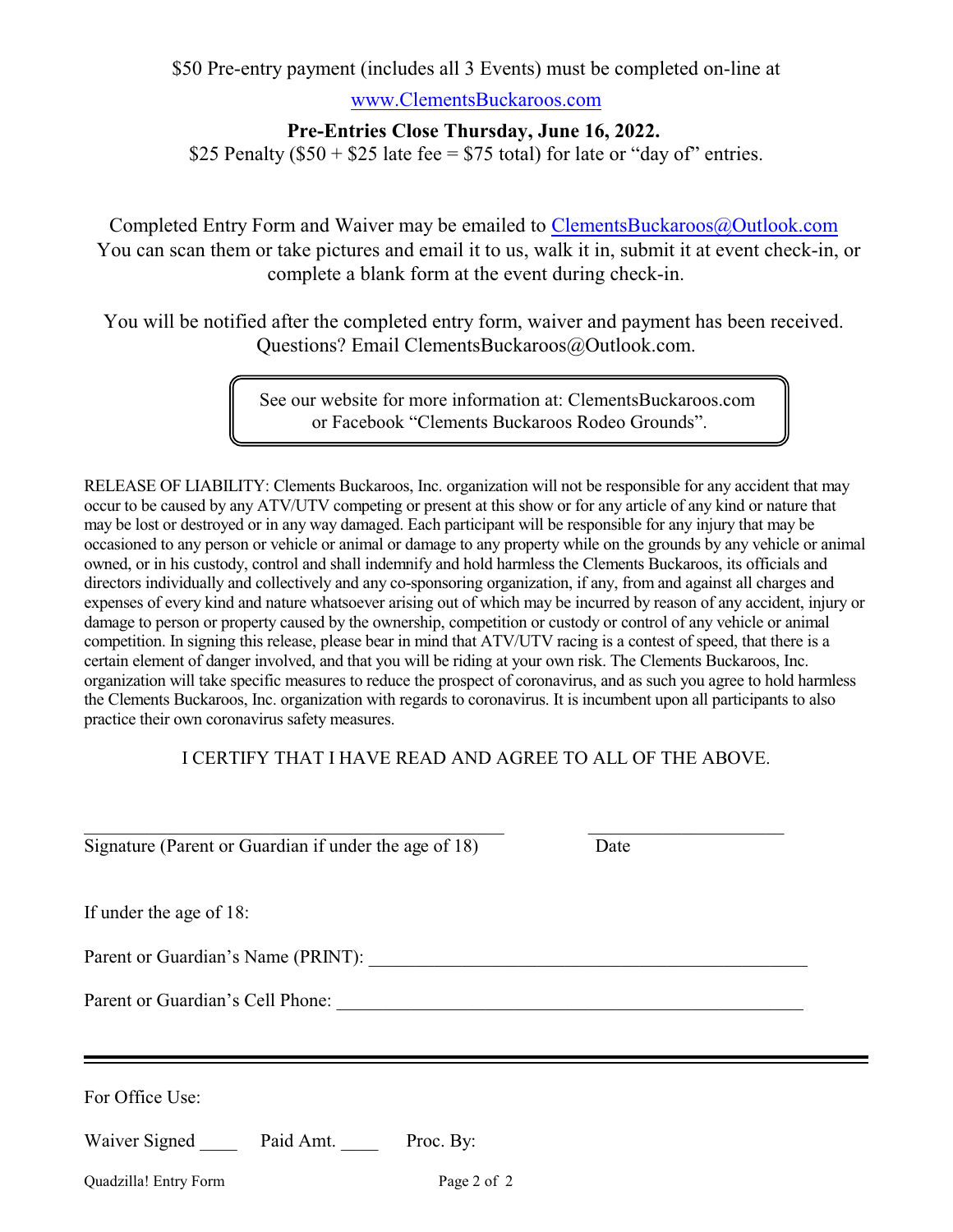## **Waiver and Release of Liability Clements Buckaroos, Inc. Quad/UTV Races**

IN CONSIDERATION OF the risk of injury that exists while participating in QUAD / UTV RACING or other activities while on the Clements Buckaroos Facility grounds (hereinafter the "Activity"); and

IN CONSIDERATION OF my desire to participate in said Activity and being given the right to participate in the same;

I HEREBY, for myself, my heirs, executors, administrators, assigns, or personal representatives (hereinafter collectively, "Releasor", "I" or "me", which terms shall also include Releasor's parents or guardian if Releasor is under 18 years of age), knowingly and voluntarily enter into this WAIVER AND RELEASE OF LIABILITY and hereby waive any and all rights, claims or causes of action of any kind arising out of my participation in the Activity; and

I HEARBY release and forever discharge CLEMENTS BUCKAROOS, INC., located at 19813 E. Hwy 88, Clements, CA 95227, their affiliates, managers, members, agents, attorneys, staff, volunteers, heirs, representatives, predecessors, successors and assigns (collectively "Releasees"), from any physical or psychological injury that I may suffer as a direct result of my participation in the aforementioned Activity.

I AM VOLUNTARILY PARTICIPATING IN THE AFOREMENTIONED ACTIVITY AND I AM PARTICIPATING IN THE ACTIVITY ENTIRELY AT MY OWN RISK. I AM AWARE OF THE RISKS ASSOCIATED WITH PARTICIPATING IN THIS ACTIVITY, WHICH MAY INCLUDE, BUT ARE NOT LIMITED TO: PHYSICAL OR PSYCHOLOGICAL INJURY, PAIN, SUFFERING, ILLNESS, DISFIGUREMENT, TEMPORARY OR PERMANENT DISABILITY (INCLUDING PARALYSIS), ECONOMIC OR EMOTIONAL LOSS, AND DEATH. I UNDERSTAND THAT THESE INJURIES OR OUTCOMES MAY ARISE FROM MY OWN OR OTHERS' NEGLIGENCE, CONDITIONS RELATED TO TRAVEL TO AND FROM THE ACTIVITY, OR FROM CONDITIONS AT THE ACTIVITY LOCATION(S). NONETHELESS, I ASSUME ALL RELATED RISKS, BOTH KNOWN AND UNKNOWN TO ME, OF MY PARTICIPATION IN THIS ACTIVITY.

I FURTHER AGREE to indemnify, defend and hold harmless the Releasees against any and all claims, suits or actions of any kind whatsoever for liability, damages, compensation or otherwise brought by me or anyone on my behalf, including attorney's fees and any related costs.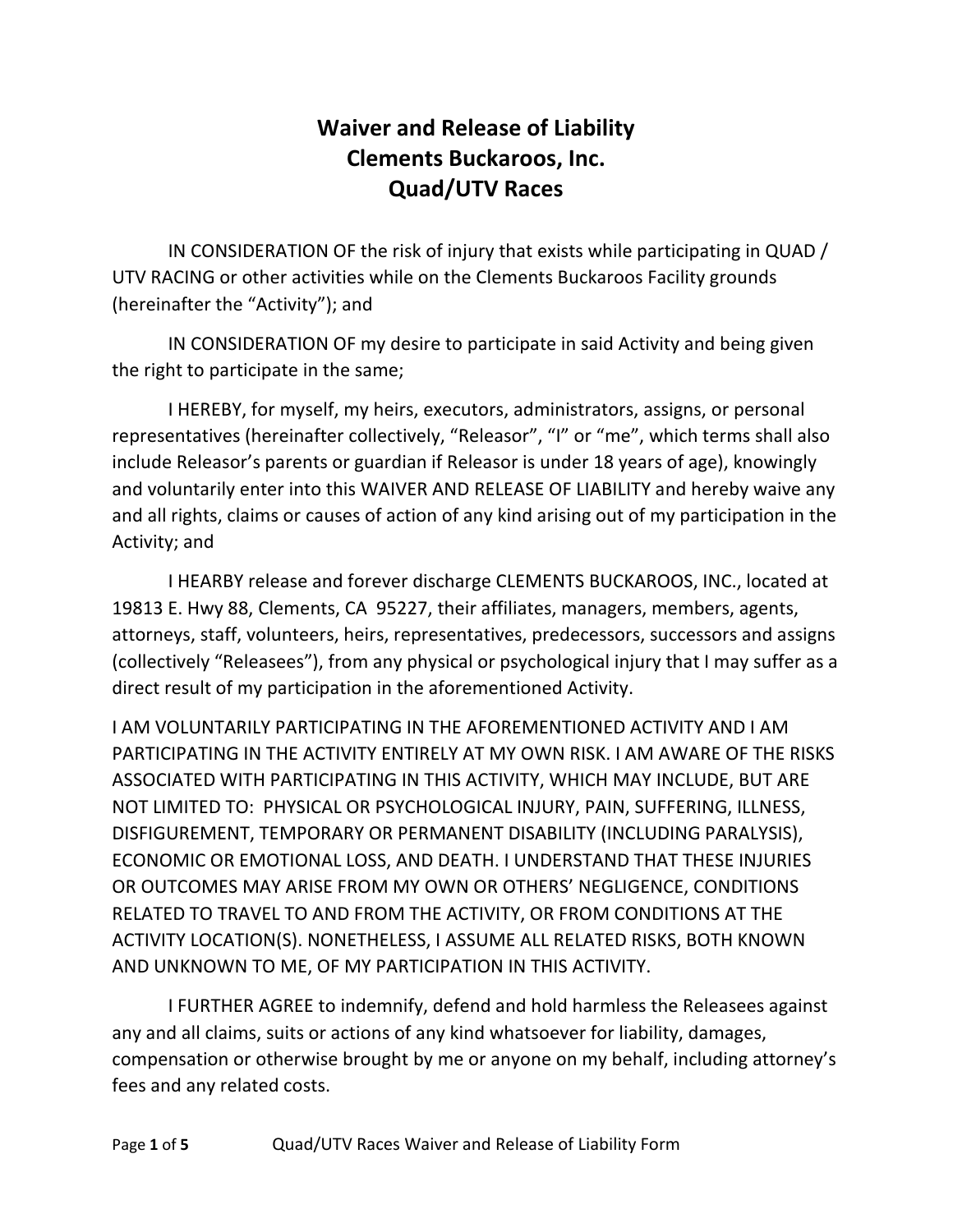I FURTHER ACKNOWLEDGE that Releasees are not responsible for errors, omissions, acts or failures to act of any party or entity conducting a specific event or activity on behalf of Releasees. In the event that I should require medical care or treatment, I authorize Clements Buckaroos, Inc. to provide all emergency medical care deemed necessary, including but not limited to, first aid, CPR, the use of AEDs, emergency medical transport, and sharing of medical information with medical personnel. I further agree to assume all costs involved and agree to be financially responsible for any costs incurred as a result of such treatment. I am aware and understand that I should carry my own health insurance.

I FURTHER ACKNOWLEDGE that this Activity may involve a test of a person's physical and mental limits and may carry with it the potential for death, serious injury, and property loss. I agree not to participate in the Activity unless I am medically able and properly trained, and I agree to abide by the decision of the Clements Buckaroos, Inc. official or agent, regarding my approval to participate in the Activity.

I HEREBY ACKNOWLEDGE THAT I HAVE CAREFULLY READ THIS "WAIVER AND RELEASE" AND FULLY UNDERSTAND THAT IT IS A RELEASE OF LIABILITY. I EXPRESSLY AGREE TO RELEASE AND DISCHARGE CLEMENTS BUCKAROOS, INC. AND ALL OF ITS AFFILIATES, MANAGERS, MEMBERS, AGENTS, ATTORNEYS, STAFF, VOLUNTEERS, HEIRS, REPRESENTATIVES, PREDECESSORS, SUCCESSORS AND ASSIGNS, FROM ANY AND ALL CLAIMS OR CAUSES OF ACTION, AND I AGREE TO VOLUNTARILY GIVE UP OR WAIVE ANY RIGHT THAT I OTHERWISE HAVE TO BRING A LEGAL ACTION AGAINST CLEMENTS BUCKAROOS, INC. FOR PERSONAL INJURY OR PROPERTY DAMAGE.

To the extent that statute or case law does not prohibit releases for ordinary negligence, this release is also for such negligence on the part of Clements Buckaroos, Inc., its agents, and employees.

I agree that this Release shall be governed for all purposes by California law, without regard to any conflict of law principles. Any action brought by any party hereto shall be brought within the State of California, County of San Joaquin. This Release supersedes any and all previous oral or written promises or other agreements.

In the event that any damage to equipment or facilities occurs as a result of my or my family's or my agent's willful actions, neglect or recklessness, I acknowledge and agree to be held liable for any and all costs associated with any such actions of neglect or recklessness.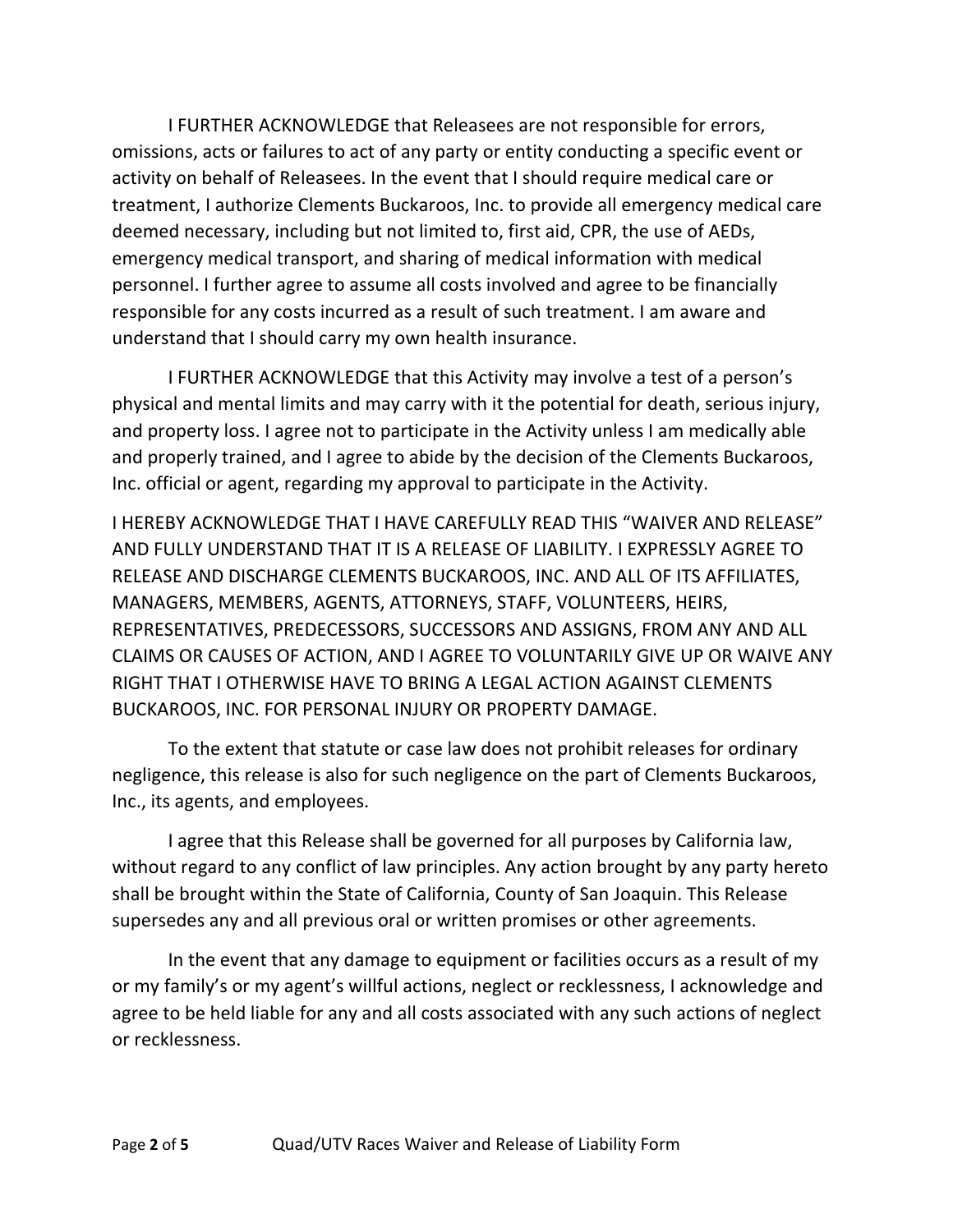THIS WAIVER AND RELEASE OF LIABILITY SHALL REMAIN IN EFFECT FOR THE DURATION OF MY PARTICIPATION IN THE ACTIVITY, DURING THIS INITIAL AND ALL SUBSEQUENT EVENTS OF PARTICIPATION.

THIS AGREEMENT was entered into at arm's-length, without duress or coercion, and is to be interpreted as an agreement between two parties of equal bargaining strength. Both Participant, as named below, and Clements Buckaroos, Inc. agree that this Agreement is clear and unambiguous as to its terms, and that no other evidence shall be used or admitted to alter or explain the terms of this Agreement, but that it will be interpreted based on its language in accordance with the purposes for which it is entered into.

In the event that any provision contained within this Release of Liability shall be deemed to be severable or invalid, or if any term, condition, phrase or portion of this Agreement shall be determined to be unlawful or otherwise unenforceable, the remainder of this Agreement shall remain in full force and effect. If a court should find that any provision of this Agreement to be invalid or unenforceable, but that by limiting said provision it would become valid and enforceable, then said provision shall be deemed to be written, construed and enforced as so limited.

In the event of an emergency, please contact the following person(s) in the order presented:

**Emergency Contact Name Contact Relationship Contact Telephone**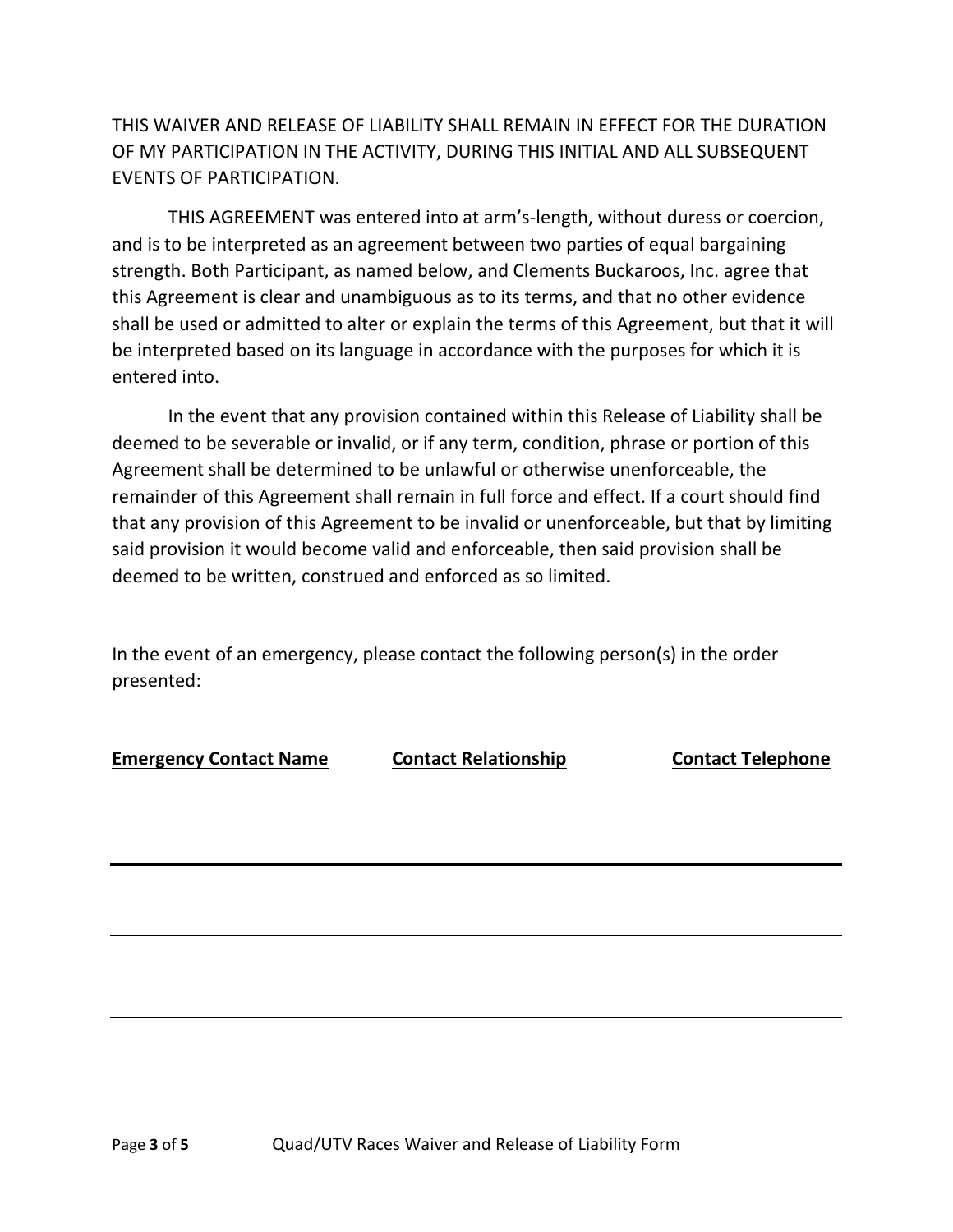### **WAIVER SIGNATURE PAGE**

### **(If entrant is 18 years of age or older)**

I, THE UNDERSIGNED PARTICIPANT, AFFIRM THAT I AM OVER THE AGE OF 18 YEARS, AND THAT I AM FREELY SIGNING THIS AGREEMENT. I CERTIFY THAT I HAVE READ THIS AGREEMENT IN ITS ENTIRETY, THAT I FULLY UNDERSTAND ITS CONTENT AND THAT THIS RELEASE/WAIVER CANNOT BE MODIFIED ORALLY. I AM AWARE THAT THIS RELEASE OF LIABILITY IS A BINDING CONTRACT AND THAT I AM SIGNING IT OF MY OWN FREE WILL.

| Signature: |
|------------|
|            |
| Date:      |

Or… Complete the next page if entrant is a minor under 18 years of age.